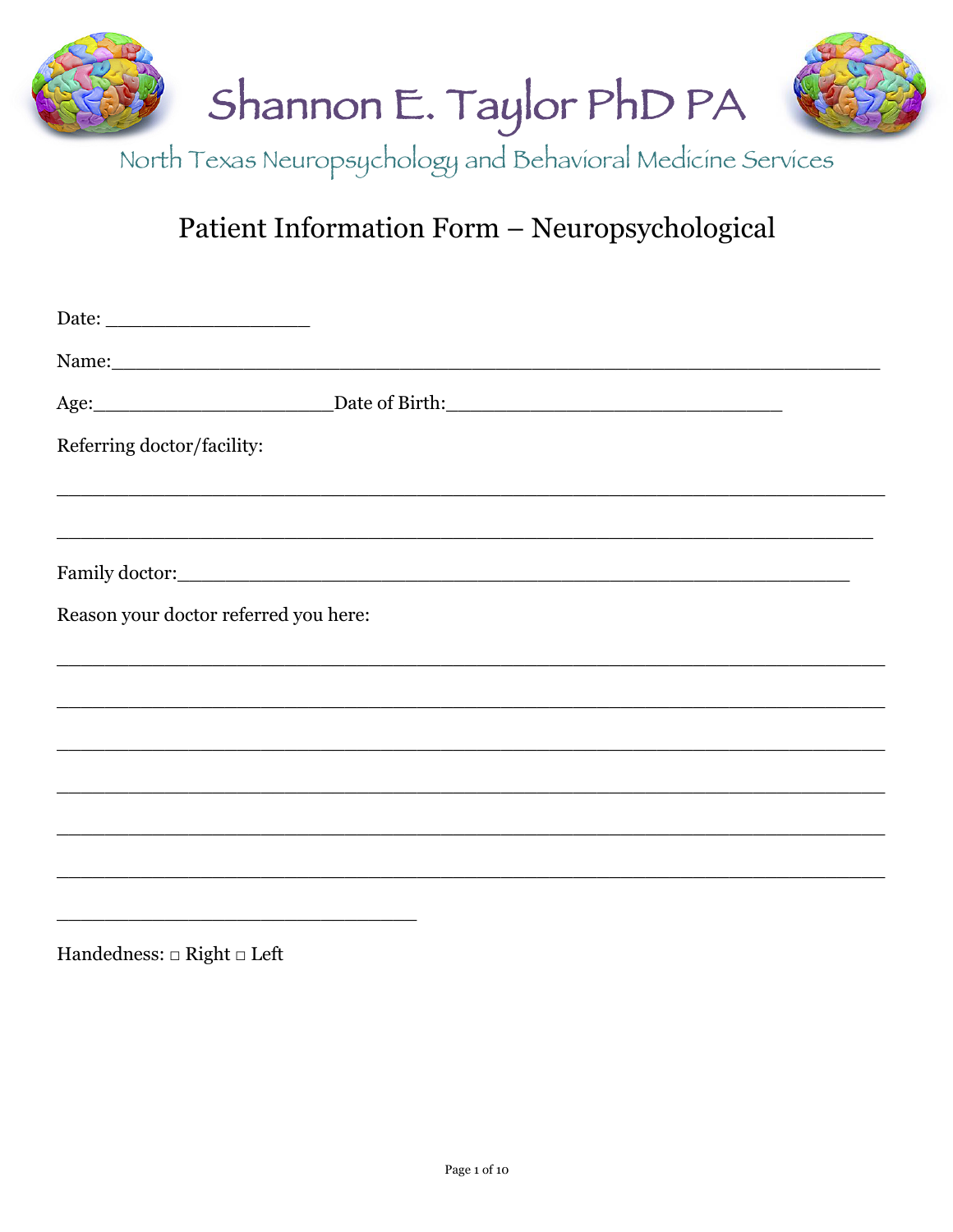#### **MEDICAL HISTORY**

Please list any serious illnesses you currently have or have had in the past:

|    | <b>Illness</b> | <b>Currently</b> | If no, when in past |
|----|----------------|------------------|---------------------|
| 1. |                | YES NO           |                     |
| 2. |                | YES NO           |                     |
| 3. |                | YES NO           |                     |
| 4. |                | YES NO           |                     |
| 5. |                | YES NO           |                     |
| 6. |                | YES NO           |                     |
| 7. |                | YES NO           |                     |
| 8. |                | <b>YES</b><br>NO |                     |

Please list your current medications:

| <b>Current Medications</b> | <b>Dosage</b> | Times per day | Date started |
|----------------------------|---------------|---------------|--------------|
|                            |               |               |              |
|                            |               |               |              |
|                            |               |               |              |
|                            |               |               |              |
|                            |               |               |              |
|                            |               |               |              |
|                            |               |               |              |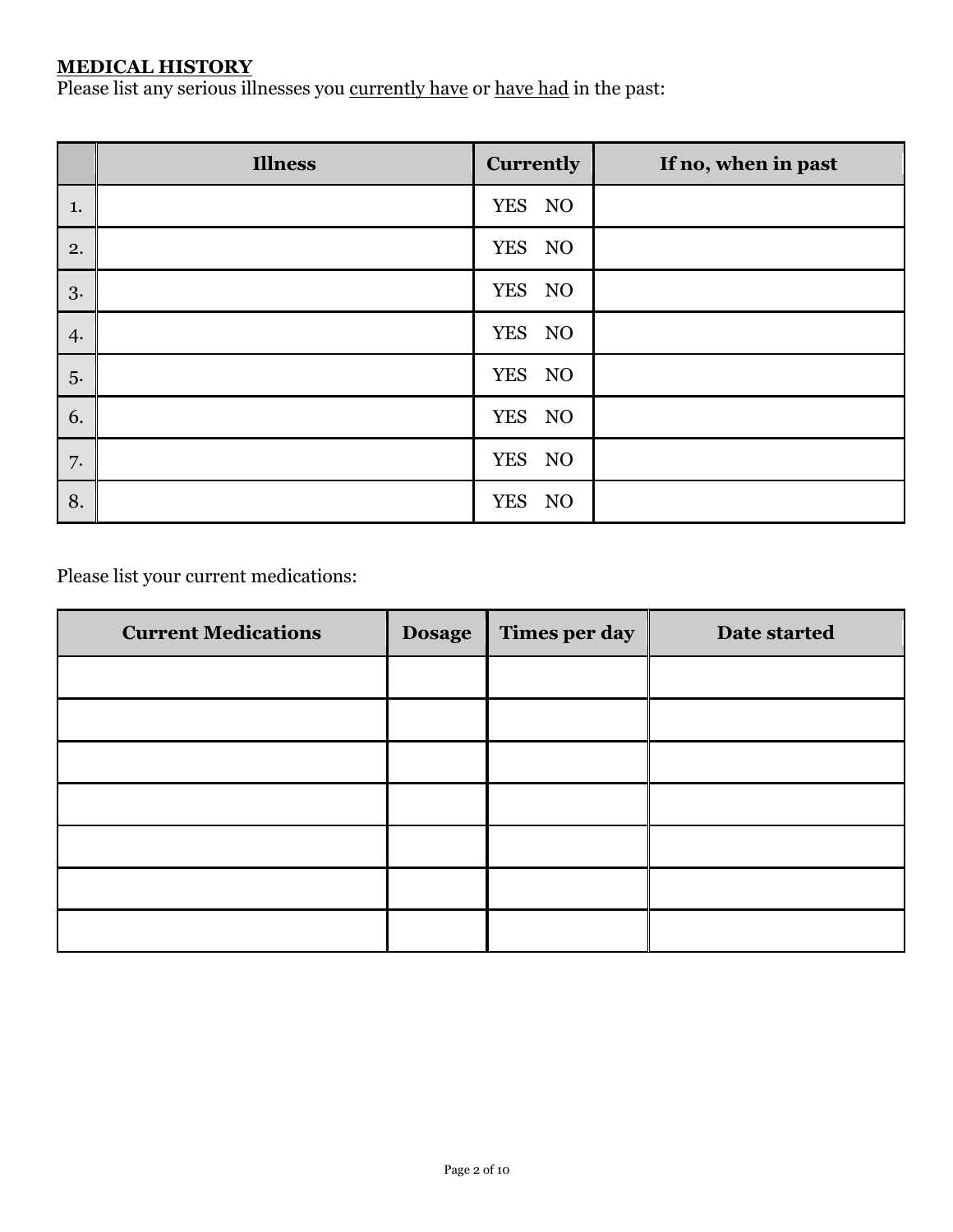Please list any previous hospitalizations/operations:

|    | <b>Condition</b> | <b>Date</b> | Hospital |
|----|------------------|-------------|----------|
| 1. |                  |             |          |
| 2. |                  |             |          |
| 3. |                  |             |          |
| 4. |                  |             |          |
| 5. |                  |             |          |
| 6. |                  |             |          |
| 7. |                  |             |          |
| 8. |                  |             |          |

Have you ever had:

| an MRI scan?                        | NO<br>YES        | If yes, when? |
|-------------------------------------|------------------|---------------|
| a CAT scan?                         | NO<br>YES        | If yes, when? |
| an EEG test?                        | NO<br>YES        | If yes, when? |
| a Carotid Doppler test?             | NO<br><b>YES</b> | If yes, when? |
| a Neuropsychological<br>Evaluation? | NO<br>YES        | If yes, when? |

Have you ever had any mental health concerns? YES NO If yes, did you receive treatment (from whom, when, for what problem):

Have you ever been prescribed antidepressant or anti-anxiety medication? YES NO If yes, describe (what medicine, who prescribed, and when):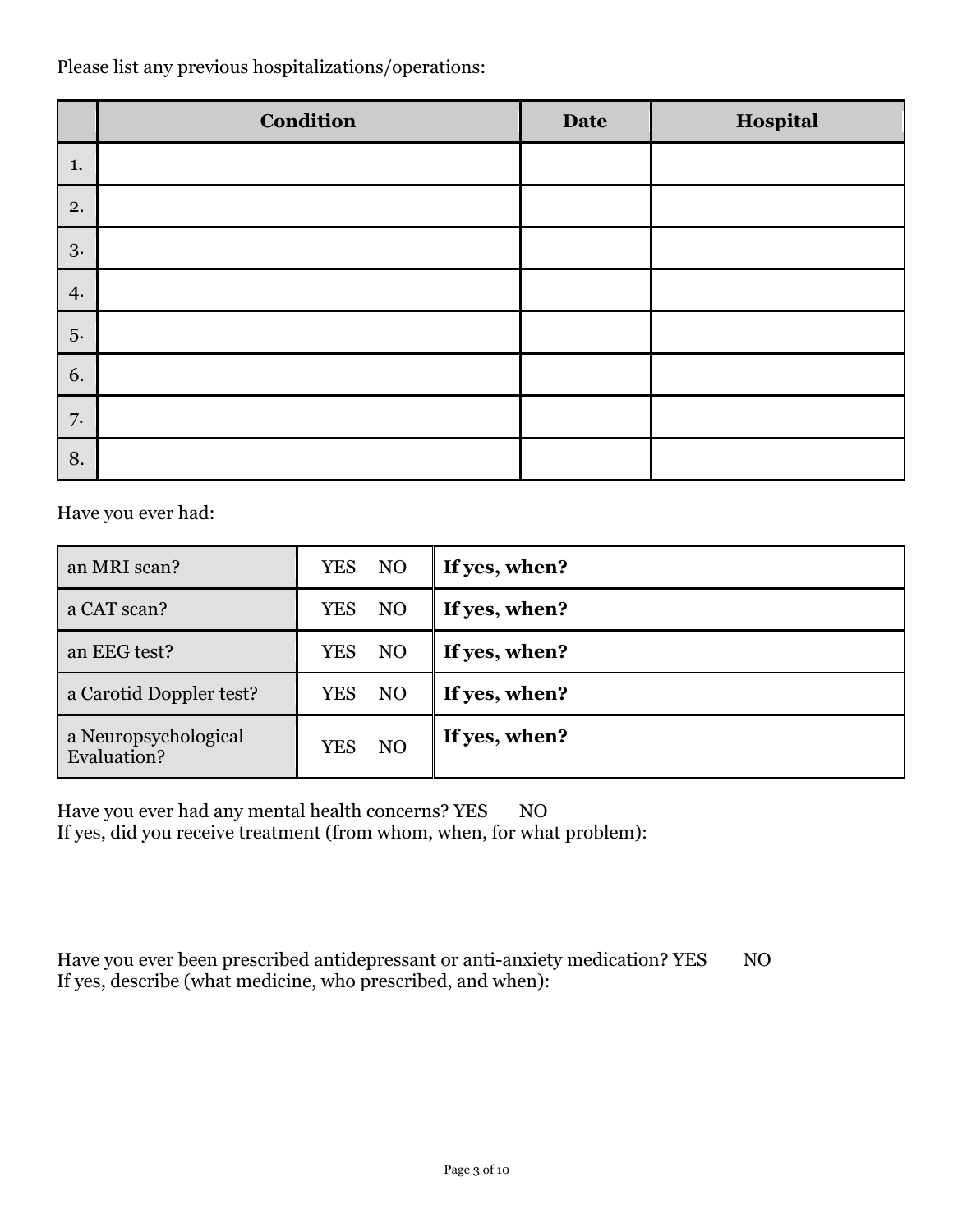Please list any serious illness or neurological diseases that any of your **family** has suffered:

| <b>Disease</b>             |        | <b>Family member</b> |
|----------------------------|--------|----------------------|
| <b>Strokes</b>             | YES NO |                      |
| <b>Seizures</b>            | YES NO |                      |
| <b>Alzheimer's Disease</b> | YES NO |                      |
| <b>High Blood Pressure</b> | YES NO |                      |
| <b>Heart Disease</b>       | YES NO |                      |
| Other serious diseases     |        |                      |

# HAVE YOU EVER HAD:

| <b>Vision Problems?</b>                                                           | YES NO                       | <b>Glasses:</b>                                            | <b>NO YES</b> |                    |
|-----------------------------------------------------------------------------------|------------------------------|------------------------------------------------------------|---------------|--------------------|
|                                                                                   |                              | Glaucoma:                                                  | <b>NO YES</b> | Right eye Left eye |
|                                                                                   |                              | <b>Blurring:</b>                                           | <b>NO YES</b> | Right eye Left eye |
|                                                                                   |                              | <b>Double</b><br>vision:                                   | <b>NO YES</b> |                    |
|                                                                                   |                              | Other:                                                     |               |                    |
|                                                                                   |                              | <b>Hearing</b><br>aids:                                    | <b>NO YES</b> | Right ear Left ear |
|                                                                                   |                              | <b>Ringing:</b>                                            | <b>NO YES</b> | Right ear Left ear |
| <b>Hearing Problems?</b>                                                          | YES NO                       | <b>Buzzing:</b>                                            | <b>NO YES</b> | Right ear Left ear |
|                                                                                   |                              | Other:                                                     |               |                    |
| Heard or seen things that others<br>have not?                                     | YES NO                       | Describe:                                                  |               |                    |
| Head injuries when you were<br>knocked out (lost<br>consciousness)?               | YES NO                       | Describe incidents and length of loss of<br>consciousness: |               |                    |
| Episodes when you passed out,<br>blacked out, or fainted (lost<br>consciousness)? | <b>YES</b><br>N <sub>O</sub> | Describe incidents and length of loss of<br>consciousness: |               |                    |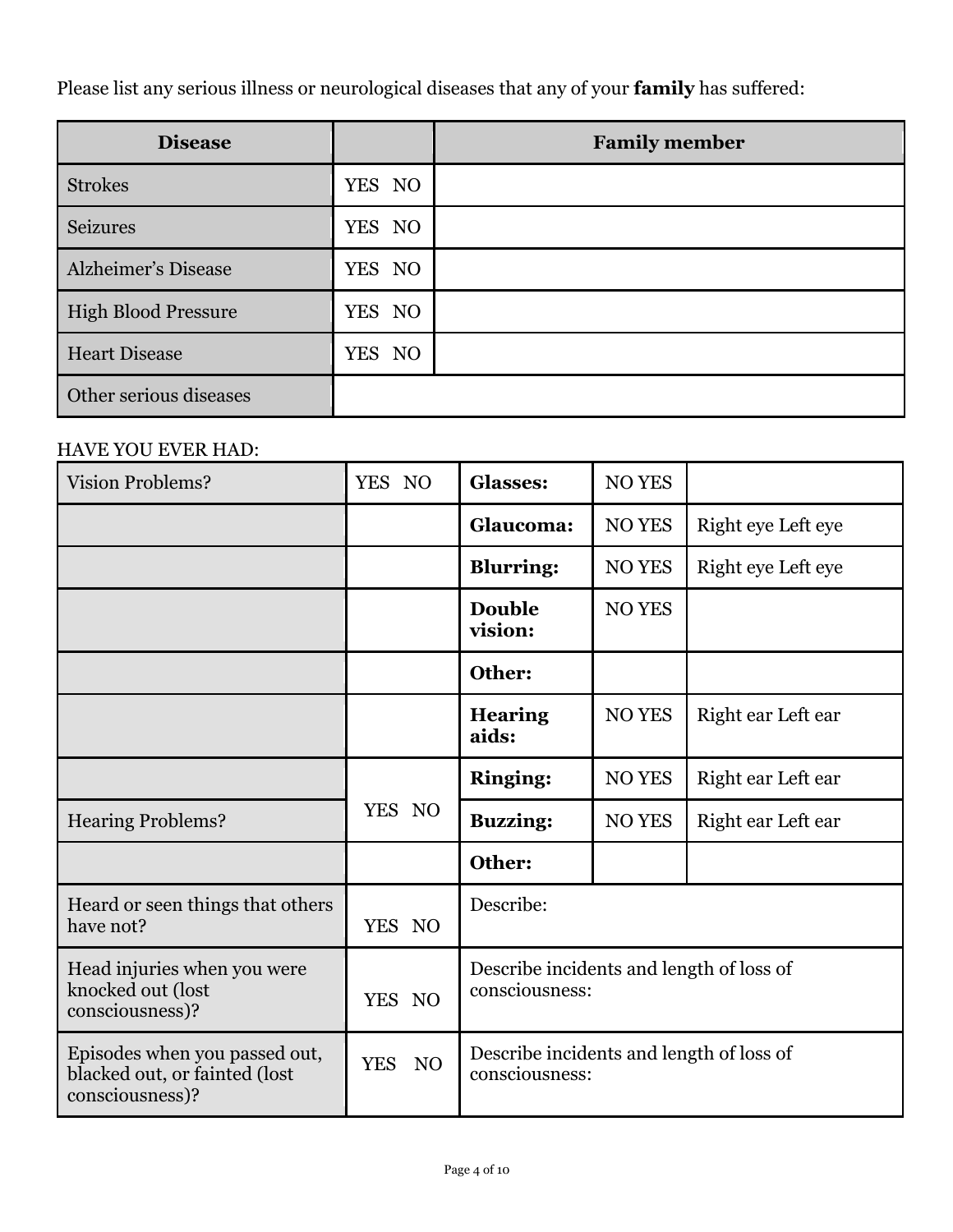| <b>High Blood Pressure?</b>           | YES NO | Describe:                                                                                                                                                                |
|---------------------------------------|--------|--------------------------------------------------------------------------------------------------------------------------------------------------------------------------|
| Seizures?                             | NO YES | <b>What type:</b> Grand Mal Petite Mal Psychomotor<br><b>How often:</b><br>Times per: day week month year<br>Describe:                                                   |
| Headaches?                            | NO YES | <b>What type: Tension Migraine</b><br><b>How often:</b><br>Times per: day week month year<br>Describe:                                                                   |
| <b>Balance problems?</b>              | NO YES | Describe:                                                                                                                                                                |
| Urinary Incontinence?                 | NO YES | Describe:                                                                                                                                                                |
| Weakness in any part of your<br>body? | NO YES | Describe:                                                                                                                                                                |
| Numbness in any part of your<br>body? | NO YES | Describe:                                                                                                                                                                |
| Any motor vehicle accidents?          | NO YES | <b>How many accidents?</b><br>Were you seriously injured? NO YES<br>Were you hit on the head? NO YES<br>Were you knocked out? NO YES<br>For how long? minutes hours days |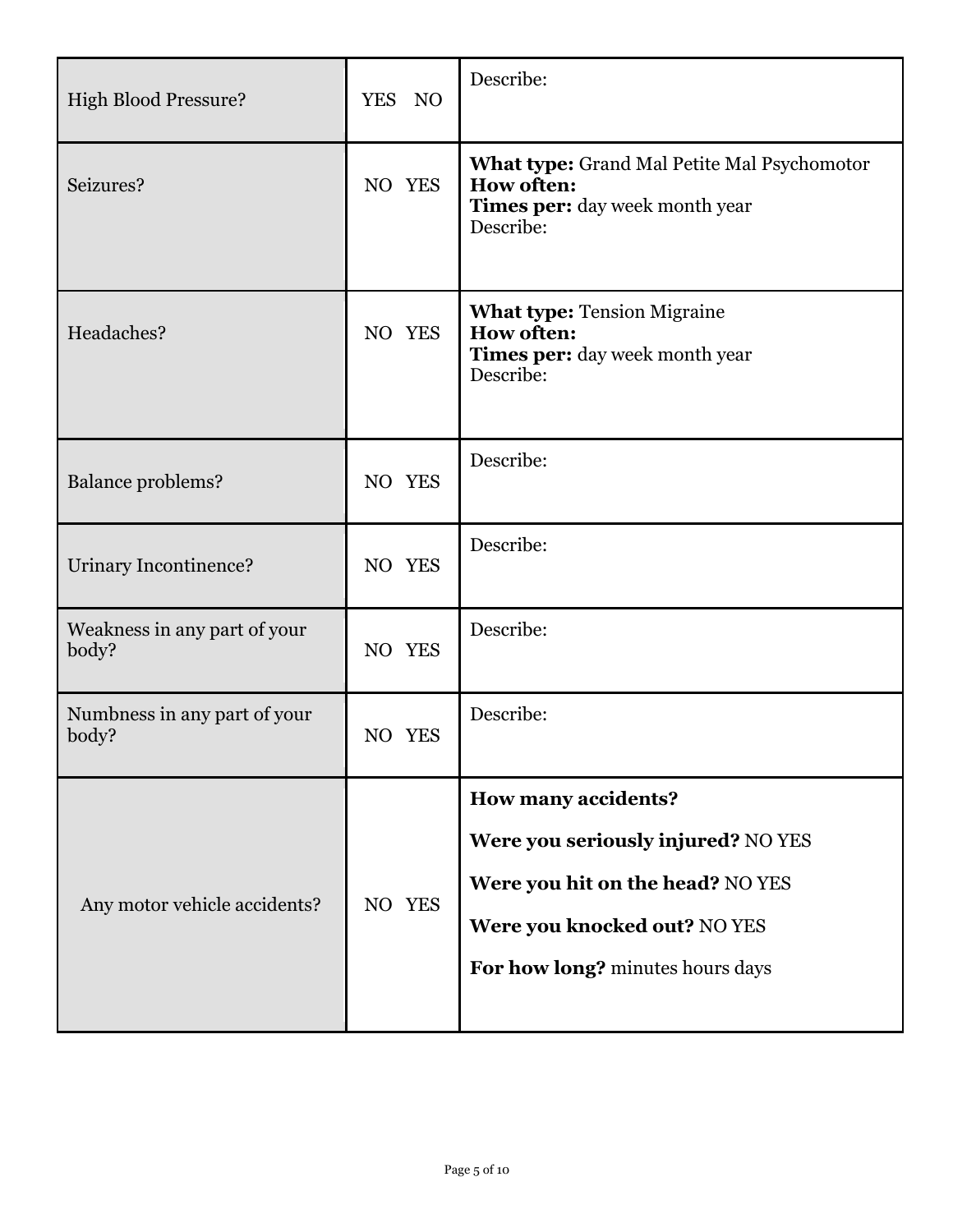## HAVE YOU RECENTLY HAD:

| Had changes in weight or<br>appetite?                                               | NO YES                       | Appetite change: MILD MODERATE SEVERE<br>Weight change: LBS. Loss or Gain                                                                         |
|-------------------------------------------------------------------------------------|------------------------------|---------------------------------------------------------------------------------------------------------------------------------------------------|
| Felt depressed in the last two<br>weeks?                                            | NO YES                       | MILD MODERATE SEVERE                                                                                                                              |
| Describe your sleep pattern:                                                        |                              |                                                                                                                                                   |
| Do you smoke cigarettes<br>currently?<br>Have you smoked cigarettes in<br>the past? | NO YES<br>NO YES             | Packs per day<br>Packs per day, for years<br><b>Year stopped:</b><br>Other:                                                                       |
| Do you drink alcohol currently?<br>Have you used alcohol in the<br>past?            | NO YES<br>NO YES             | <b>Drinks per week</b> (1 drink = 1 beer, or 1 glass of<br>wine, or 1 mixed drink)<br>Drinks per day, for years<br><b>Year stopped:</b><br>Other: |
| Do you use recreational drugs<br>currently?                                         | N <sub>O</sub><br><b>YES</b> | <b>Please describe:</b>                                                                                                                           |
| Have you used recreational<br>drugs in the past?                                    | <b>YES</b><br>N <sub>O</sub> | <b>Please describe:</b>                                                                                                                           |
| Have you ever overused<br>prescription medication to<br>relieve pain or distress?   | <b>YES</b><br>N <sub>O</sub> | Year stopped:                                                                                                                                     |
| Describe your sleep pattern:                                                        |                              |                                                                                                                                                   |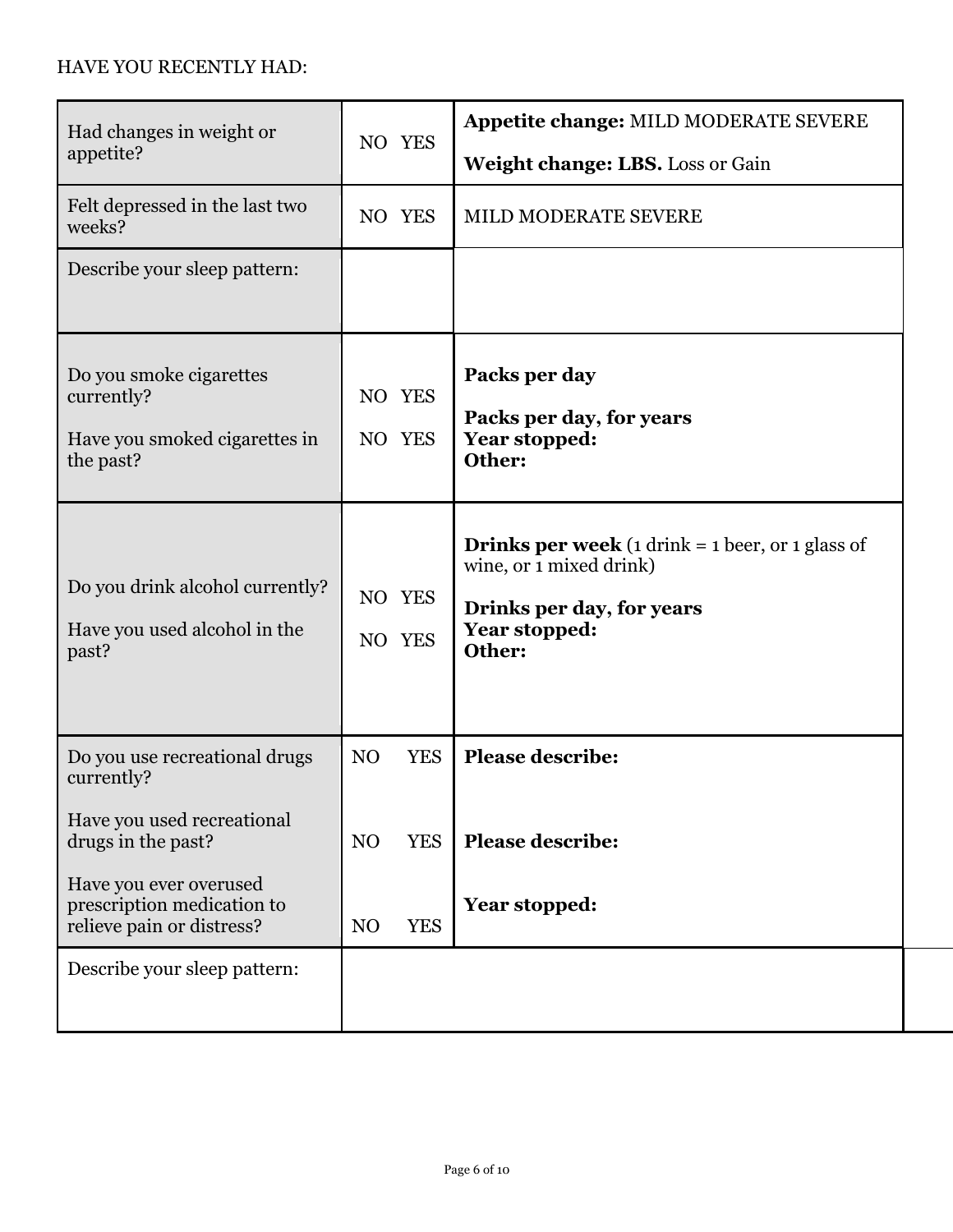## **SOCIAL INFORMATION**

| <b>Marital Status:</b> | Single                |  |                                                                          |                            |
|------------------------|-----------------------|--|--------------------------------------------------------------------------|----------------------------|
|                        | Divorced Widowed      |  | How long have you lived alone?                                           |                            |
|                        | Married Co-habitating |  | How long have you lived together?                                        |                            |
|                        |                       |  | How is the health of your partner?<br>GOOD<br><b>FAIR</b><br><b>POOR</b> |                            |
|                        | # of marriages        |  | Please list partner's health problems                                    |                            |
|                        |                       |  |                                                                          |                            |
| <b>Current Address</b> |                       |  | <b>Names of People living with you</b>                                   | <b>Relationship to you</b> |
|                        |                       |  |                                                                          |                            |
|                        |                       |  |                                                                          |                            |
|                        |                       |  |                                                                          |                            |
|                        |                       |  |                                                                          |                            |
|                        |                       |  |                                                                          |                            |

| Names of children not living with you | Relationship | Age | <b>City/Town of<br/>residence</b> |
|---------------------------------------|--------------|-----|-----------------------------------|
|                                       |              |     |                                   |
|                                       |              |     |                                   |
|                                       |              |     |                                   |
|                                       |              |     |                                   |
|                                       |              |     |                                   |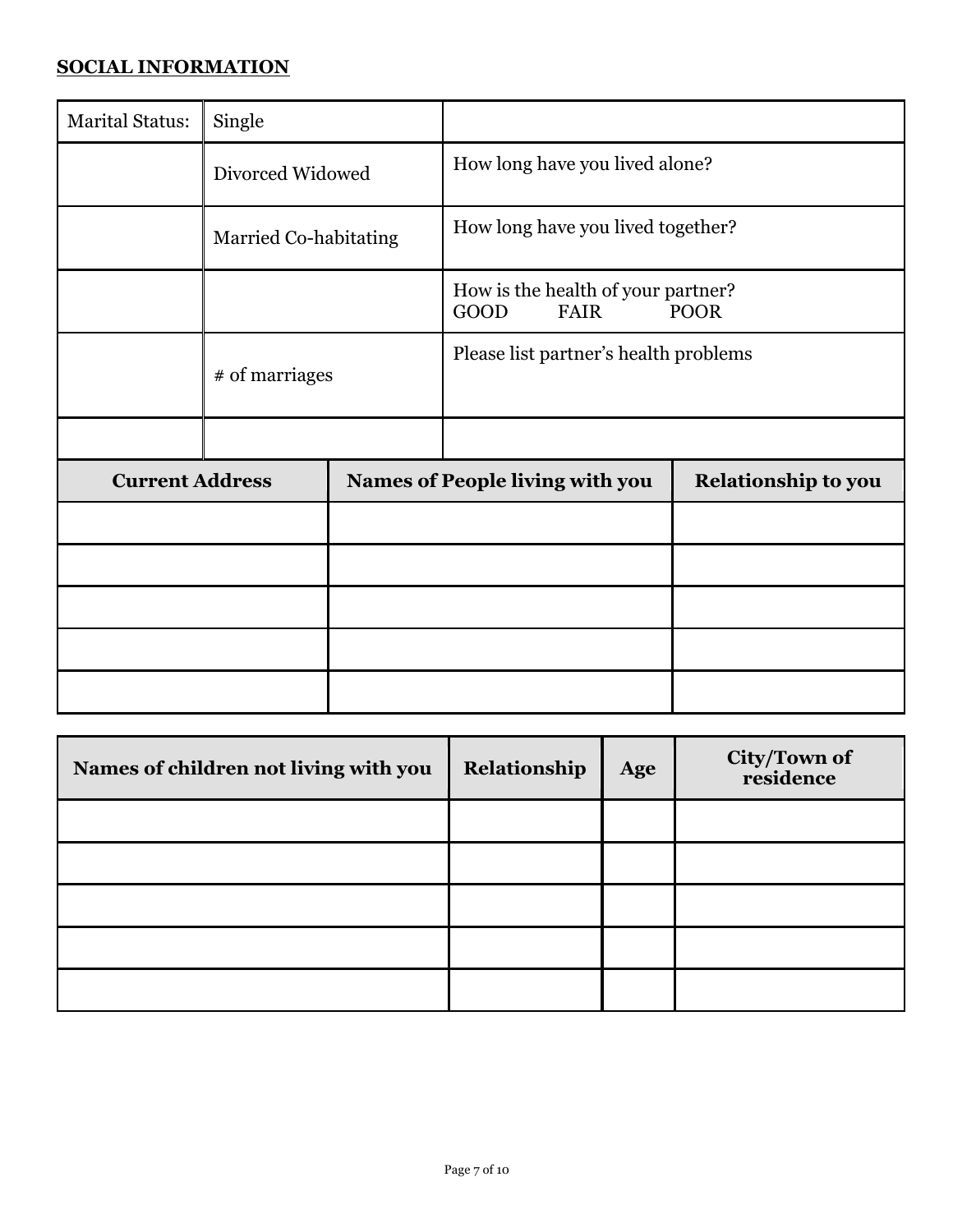#### **SCHOOL INFORMATION**

| Last school grade completed? ________Degrees Received __________________________ |  |  |  |  |
|----------------------------------------------------------------------------------|--|--|--|--|
| How would you describe your grades?                                              |  |  |  |  |
| Excellent Above Average Average Poor Failing                                     |  |  |  |  |
| Did you have any learning problems in school? YES NO                             |  |  |  |  |
| If yes, circle which were problem areas:                                         |  |  |  |  |
| Reading Writing Math Behavioral Paying Attention                                 |  |  |  |  |
|                                                                                  |  |  |  |  |
|                                                                                  |  |  |  |  |
| If yes, did you receive any special education services? YES NO                   |  |  |  |  |
| If you left school before graduation, explain why?                               |  |  |  |  |
|                                                                                  |  |  |  |  |
|                                                                                  |  |  |  |  |

**List any special training or education:** 

#### **WORK HISTORY Usual Occupation:**

| <b>Are you</b><br>retired? |  | YES NO If yes, since when:                         |
|----------------------------|--|----------------------------------------------------|
|                            |  | Type of retirement: Voluntary Medical              |
| Are you<br>disabled?       |  | YES NO If yes, since when:                         |
|                            |  | What caused the disability?                        |
|                            |  | Do you receive Social Security benefits? YES NO    |
|                            |  | Do you receive Private Disability benefits? YES NO |

**\_\_\_\_\_\_\_\_\_\_\_\_\_\_\_\_\_\_\_\_\_\_\_\_\_\_\_\_\_\_\_\_\_\_\_\_\_\_\_\_\_\_\_\_\_\_\_\_\_\_\_\_\_\_\_\_\_\_\_\_\_\_\_\_**

**\_\_\_\_\_\_\_\_\_\_\_\_\_\_\_\_\_\_\_\_\_\_\_\_\_\_\_\_\_\_\_\_\_\_\_\_\_\_\_\_\_\_\_\_\_\_\_\_\_\_\_\_\_\_\_\_\_\_\_\_\_\_\_\_**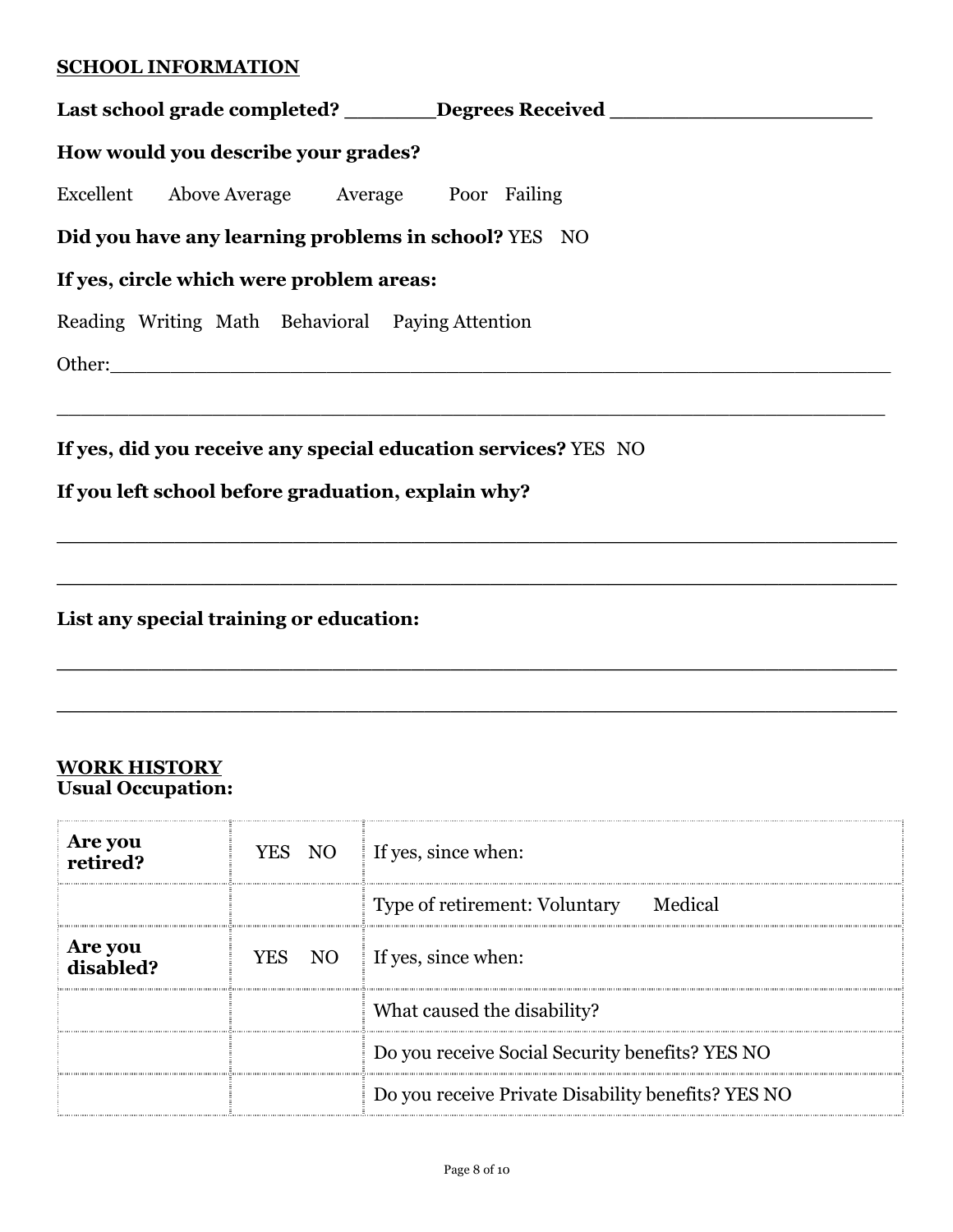# **Do you have a work related lawsuit?** YES NO

If yes, your lawyer?\_\_\_\_\_\_\_\_\_\_\_\_\_\_\_\_\_\_\_\_\_\_\_\_\_\_\_\_\_\_\_\_\_\_\_\_\_\_\_\_\_\_\_\_\_\_\_\_\_\_\_\_\_\_\_\_\_\_\_\_\_ Type: Civil Workers Comp

# **Please list your last several jobs.**

| <b>Position</b> | <b>Employer</b> | <b>Approximate dates of employment</b> |
|-----------------|-----------------|----------------------------------------|
|                 |                 |                                        |
|                 |                 |                                        |
|                 |                 |                                        |
|                 |                 |                                        |

## **PSYCHOLOGICAL HISTORY**

| Where were you born?      |                          |  |
|---------------------------|--------------------------|--|
| Mother's name:            | <b>Occupation</b>        |  |
| <b>Father's name:</b>     | <b>Occupation</b>        |  |
| <b>Number of brothers</b> | <b>Number of sisters</b> |  |

| Were your parents living<br>together throughout your<br>childhood? | YES NO                                                                                                                                           | If no, circle one<br>Divorced<br>Death of parent: Mother Father<br>Never married<br><b>Describe:</b>                     |  |
|--------------------------------------------------------------------|--------------------------------------------------------------------------------------------------------------------------------------------------|--------------------------------------------------------------------------------------------------------------------------|--|
| <b>How would you describe</b><br>you childhood?                    | Circle all that apply:<br>Happy Normal Difficult Troubled<br>Lonely<br>Idyllic<br>Deprived<br>Calm<br>Sad<br>Fearful<br>Other (please describe): |                                                                                                                          |  |
| Did you experience any<br>traumas, tragedies, or<br>abuse?         | <b>YES</b><br>N <sub>O</sub>                                                                                                                     | If yes, circle all that apply:<br>Death of Parent Other deaths<br>Physical abuse Sexual abuse<br>Family violence Neglect |  |